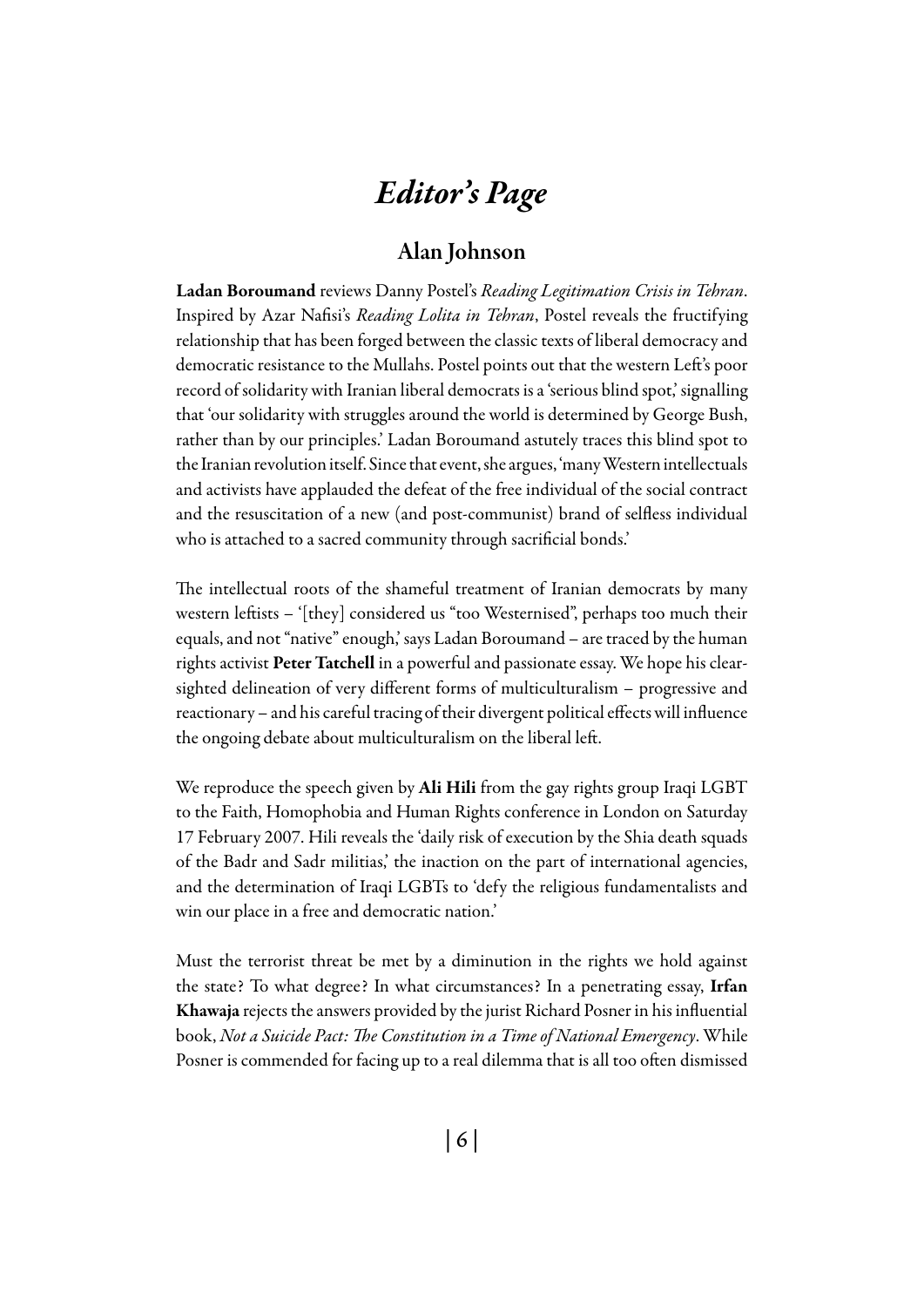## JOHNSON | Editor's Page

on the left, Khawaja is critical of a jurisprudence rooted in 'avowedly contradictory pragmatism' and issuing in a 'wild-eyed defence of unlimited government.'

Are pro-poor redistributive policies feasible in an increasingly integrated global market economy? The answers to this question provided in *Globalization and Egalitarian Redistribution*, edited by Pranab Bardhan, Samuel Bowles and Michael Wallerstein, are assessed by Richard Sandbrook. He is underwhelmed by the editors' conclusion – 'globalisation does not rule out egalitarian redistributive reforms at the national level, provided such reforms also enhance productivity or at least do not lower the after-tax rate of return on capital.' Sandbrook points out two major flaws in the work. First, a failure to properly register that 'politics and power relations are central to the success or failure of egalitarian redistribution … especially the autonomous organisation of the poorer classes in defence of their own interests.' Second, the dynamics of globalisation generate increasing inequality, so changes of national-level economic policy can't be enough for egalitarians: 'Global institutions must also be called into question.'

George Lawson offers an appreciation of the rich historical sociology of Saskia Sassen, praising her latest book, *Territory, Authority, Rights: From Medieval to Global Assemblages*, as 'a tour de force, a work of impeccable scholarship and boldness … which cements Sassen's place as one of the world's most important intellectual figures.' Taking the last five centuries of history as her canvas, Sassen draws analytical pathways that 'unravel the extent of the shift from medieval to national to global,' assesses 'how this imbrication of global and national is taking shape,' and examines 'how forms of rule, political economy and citizenship have changed across time and place.'

'[A] cogent and impassioned essay on how ostensibly progressive movements more than made their peace with political and even theocratic reaction' is Oliver Kamm's summary of Nick Cohen's important new book *What's Left?: How Liberals Lost Their Way.*

In a speech to the Henry Jackson Society, Jay Lefkowitz, United States Special Envoy on Human Rights in North Korea, discussed the many atrocities of the North Korean regime and issued a challenge: 'Rather than lament and regret the repression and killing of North Koreans, with a Hotel Pyongyang movie a decade from now, we need to combine our efforts to do something about it now.'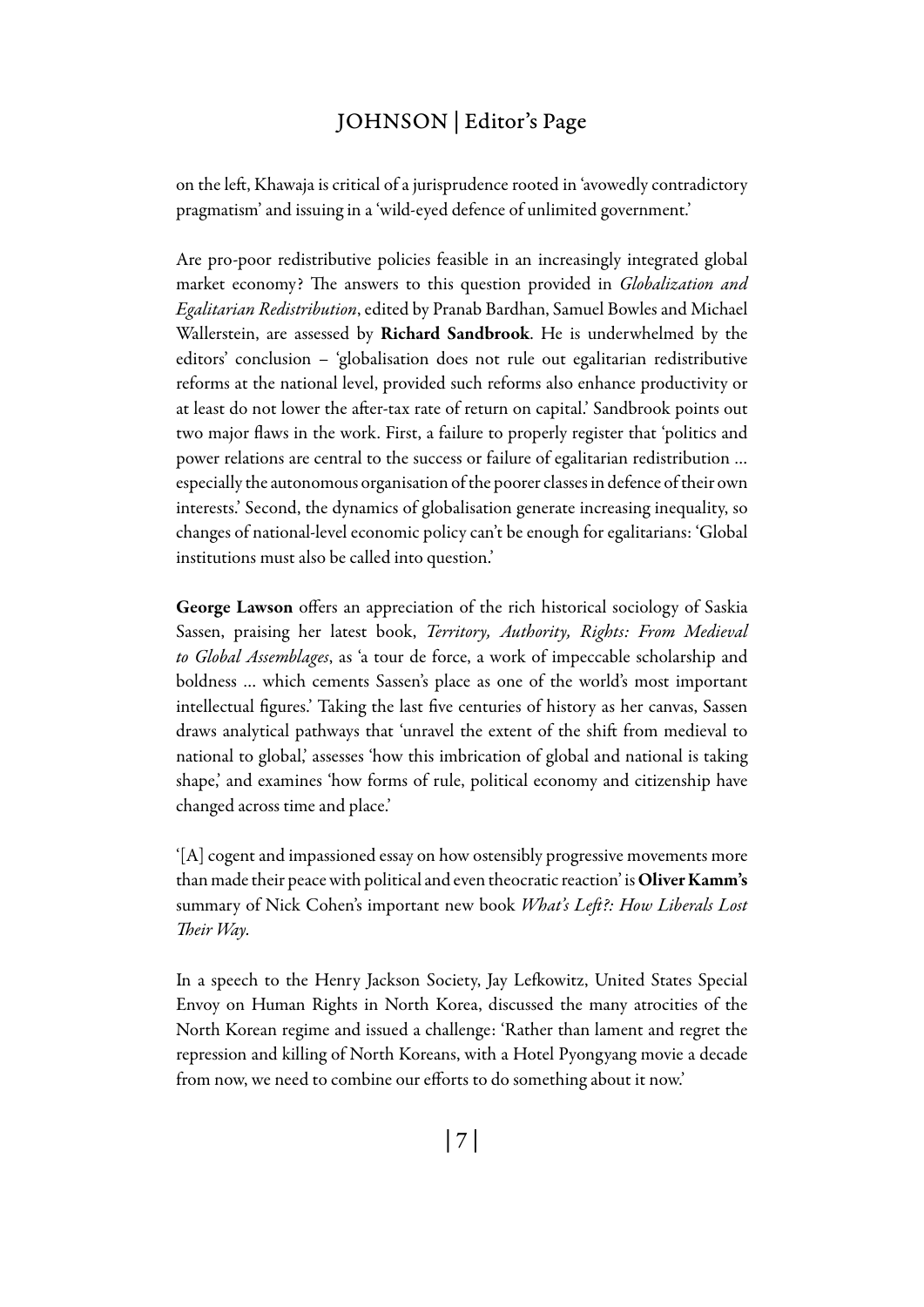#### Democratiya 8 | Spring 2007

André Glucksmann is a valued contributor to Democratiya. His intelligent and beautifully written columns that appear in the quality press of the European mainland (*Le Monde, Der Spiegel, El Pais,* and *Il Corriere della Sera*) have been translated into English in our pages. He sets out why he will not vote for the Left in the forthcoming French Presidential elections. The Left 'knew nothing of the spiritual explosion of dissidence in Eastern Europe,' 'didn't give a damn about the Velvet Revolutions, from Prague to Kiev and Tbilisi,' and has now 'mislaid the banner of international solidarity.' Enough is enough. He declares instead for the Conservative candidate, Nicolas Sarkozy, the only candidate today, in Glucksmann's opinion, to 'place himself in [a] large-hearted French tradition.' Sarkozy 'broke with every tradition of the right' to claim to stand 'for the rebels and the oppressed' around the world. Glucksmann asks us not to bemoan the way Sarkozy has appropriated the socialist legacy, but to rejoice. 'When I recognise Victor Hugo, Jean Jaurès, Georges Mandel, Jacques Chaban-Delmas and Albert Camus in this candidate's speeches, I feel somewhat at home.'

In response, Philip Spencer suggests an alternative analysis of Sarkozy – as a figure who was and is part and parcel of the right-wing Government whose foreign policy record has been appalling, a domestic opportunist on the question of race, and, at the same time, a promoter of Muslim communalism. Spencer also proposes an alternative political response to the deep failings of the French left: a struggle for the 'reformation of the left itself, by those who are committed to the left's basic and most fundamental beliefs: equality, liberty and solidarity at home and abroad.' We are very grateful to Tristan Stubbs for translating *Why I Choose Nicolas Sarkozy*.

Jules Townshend reviews books about, respectively, the variety of fundamentalisms in the modern world, and the growth of identity politics. *Empires of Belief: Why We Need More Scepticism And Doubt In The Twenty-First Century*, by Stuart Sim, offers a 'a cri de coeur in the face of the gathering darkness of many forms of fundamentalism that threaten to undermine the Enlightenment project.' Simon Thompson's T*he Political Theory of Recognition: A Critical Introduction* dissects the thought of three Hegel and/or Critical Theory-influenced thinkers associated with the politics of recognition – Charles Taylor, Axel Honneth and Nancy Fraser. Townshend defends the analysis of structures and systems against an exclusive reliance on Lyotardian 'little narratives' (which, he points out, can also become a form of dogmatism). And, in terms that echo Peter Tatchell, Townshend observes that 'the language of recognition especially in its group form (substantive and ethical as opposed to procedural and universal) can be exclusionary.'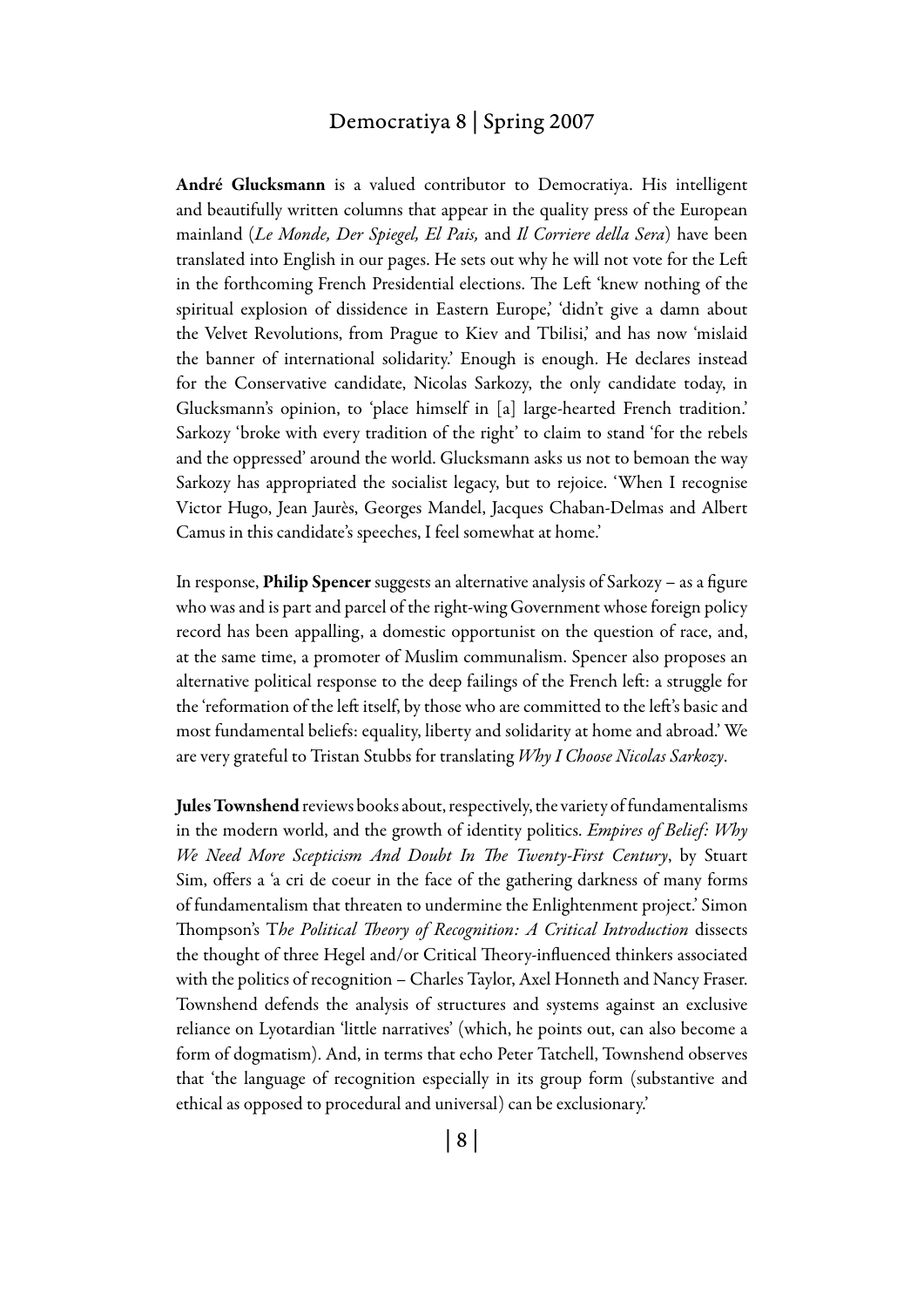### Johnson | Editor's Page

Questions of uncertain authorial identity underlie David Clark's disappointment with Michael Burleigh's *Sacred Causes: Religion and Politics from the European Dictators to al Qaeda*. Burleigh's failure to reconcile the personas of academic historian and right wing newspaper columnist has produced an uneven book, claims Clark. Acute insight into the 'sacred' politics of the various totalitarianisms is mixed with common or garden prejudice. Withering criticism of Islamists' misogyny and homophobia sits cheek by jowl with Jerry Falwell-esque diatribe about western decadence. In the end, concludes Clark, Burleigh's book is a symptom of 'the confusion … in the Christian conservative response to 9/11.'

Bogusia Puchalska reviews Kelly M. McMann's *Economic Autonomy and Democracy: Hybrid Regimes in Russia and Kyrgyzstan* – a study of 'the link between individual economic independence from the state with proclivity to engage in politics in opposition to the state.' McMann establishes a positive correlation between these two variables but Puchalska questions the degree of economic autonomy enjoyed in actually existing post-communist market economies, and points out that 'Postcommunist countries owe their status to [the political participation of ] millions of people who lacked economic autonomy in the sense suggested by McMann.' She suggests that a better theoretical model is Amartya Sen's *Development as Freedom*  (1999, OUP) which offers 'a much richer and more reflective view on the relation between economic development, democratic politics and individual freedom.'

Jean Bethke Elshtain reviews Richard Bernstein's 2002 book *Radical Evil: A Philosophical Interrogation*. At that time Bernstein wished to retain a language of evil in the face of what he saw as the 'irrelevance of theodicy' and he offered 'a rich repast as he traverses the terrain of continental thought' – Kant, Hegel, Schelling, Nietzsche, Freud, Jonas, Levinas, Arendt. But Elshtain finds Bernstein's 2002 argument to lack bite. She argues that a prudential 'Aristotelian' approach to evil is able to help us to focus on behaviour in the public realm, and on the duties of those with responsibility for its protection. Approaches to evil which exhibit a 'will to interiorise,' to therapeutise and to focus on inner motivations are less valuable and can underpin 'why do they hate us?' laments.

Our archive section is given over to the 1948 'Third Force' memos of Ernest Bevin, Foreign Secretary in the British Labour Government of 1945-51, published in their entirety for the first time, and introduced by Alan Johnson. With the Stalinist take-over of Eastern Europe in full flow, Bevin called on the Labour Government to 'give the lead in spiritual, moral and political sphere [sic] to all democratic elements